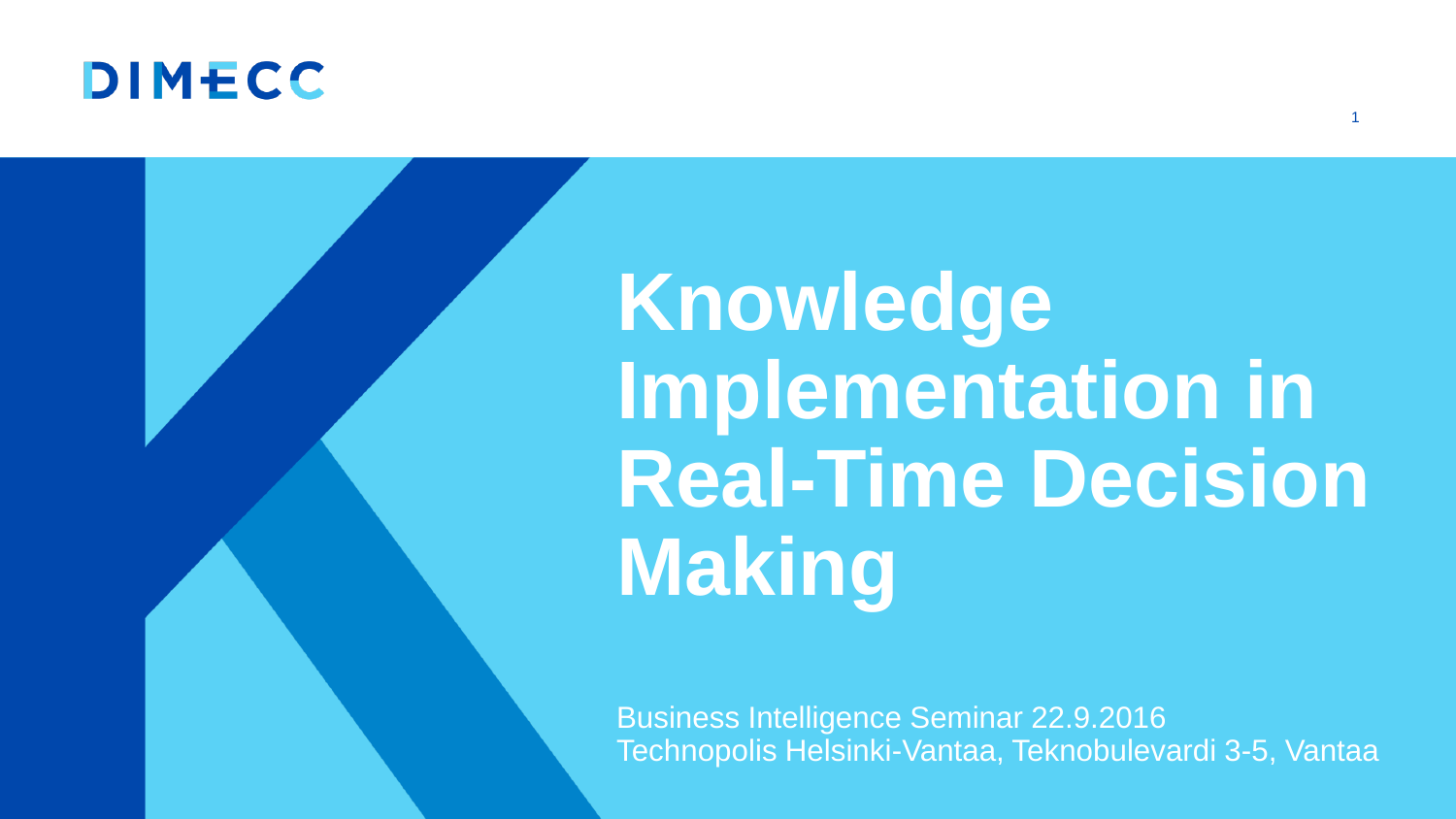

DIMECC S4Fleet Business Intelligence for Real-Time Decision Making 2

### **Seminar Agenda 22.9.2016**

Venue: Technopolis Helsinki-Vantaa, Teknobulevardi 3-5, Vantaa

- 9:30 Registration and coffee
- **10:00 Opening words** 
	- Marko Kohtamäki, Professor, University of Vaasa
- **10:10 Data driven strategy implementation - Fact or Fiction?** 
	- Perttu Paarma, Deloitte, Partner
- **11:00 The role of BI-information in knowledge implementation**
	- Petteri Ormio, Qlik, Sales Director
- 12:00 Lunch break
- **13:00 Thinking fast and thinking slow: decision implementation in turbulent environments**
	- Pia Kåll, Capman Buyout, Partner
- **14:00** Short break, snacks
- **14:15 Strategy implementation in Valmet**
	- Christer Schönberg, Valmet, Vice President, Strategy and M&A
- **15:15 Wrap-up and end discussions**
- 15:30 Day ends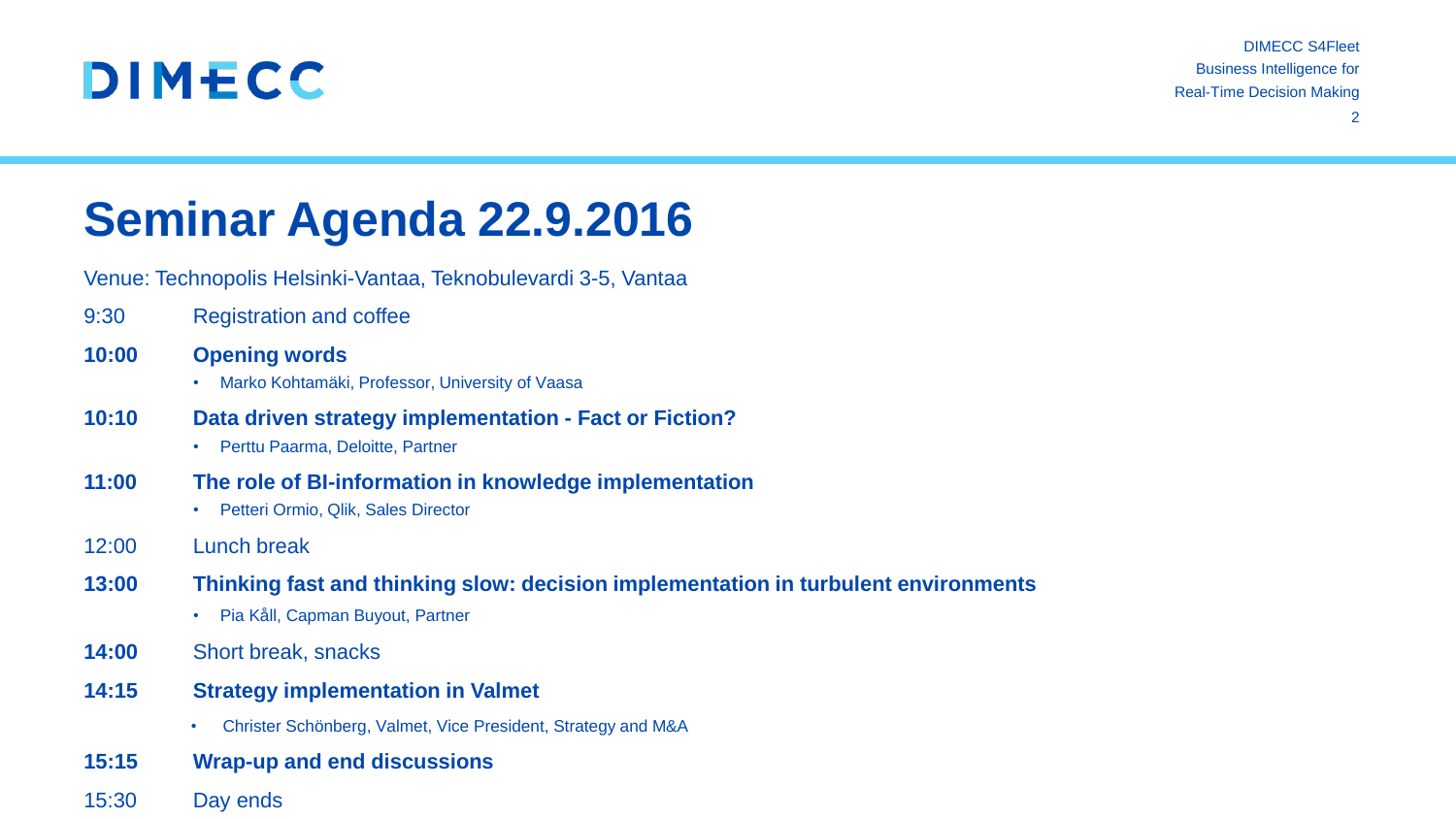## DIMECC

# **Seminar series**

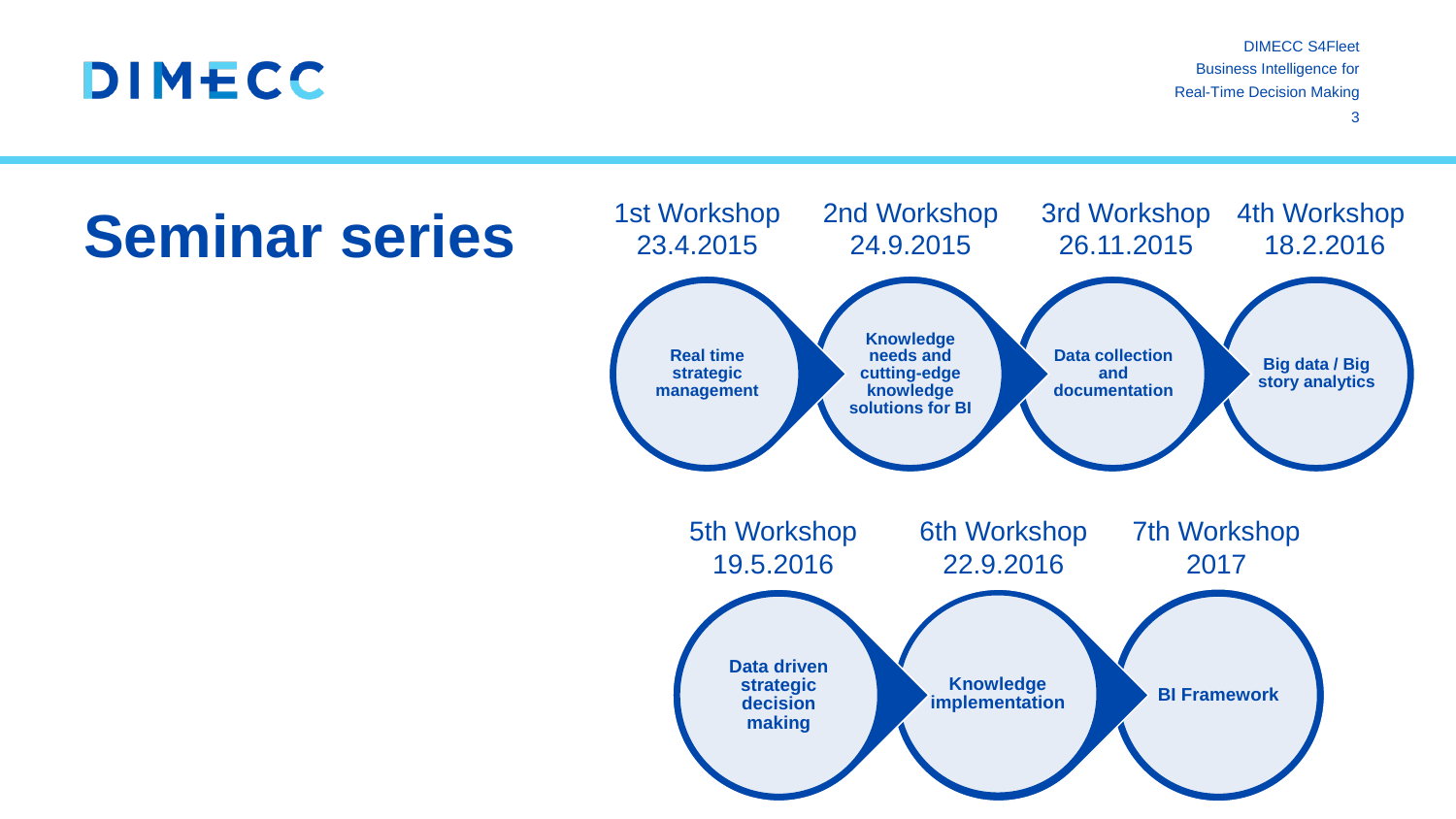

DIMECC S4Fleet Business Intelligence for Real-Time Decision Making 4

### **Guest Speakers' Introductions**



**Perttu Paarma, Deloitte, Partner**

Perttu Paarma leads the Strategy & Operations practice in Deloitte Finland. He has worked with clients spanning multiple industries in Europe as well as in the US. He has 15 years of consulting experience, ranging from strategy to transformational operations improvement. Perttu holds a Master of Science degree from Helsinki school of Economics, and MBA degree from ESC Rennes School of Business, France.



**Petteri Ormio, Qlik, Sales Director**

Petteri Ormio is a sales director in Qlik Finland. He is leading sales team responsible for presales, marketing, consulting and partner operations. Previously he has worked as an enterprise marketing lead, sales team leader, and major account manager in Microsoft Corporation. Petteri holds a master degree from Helsinki Business Polytechnic.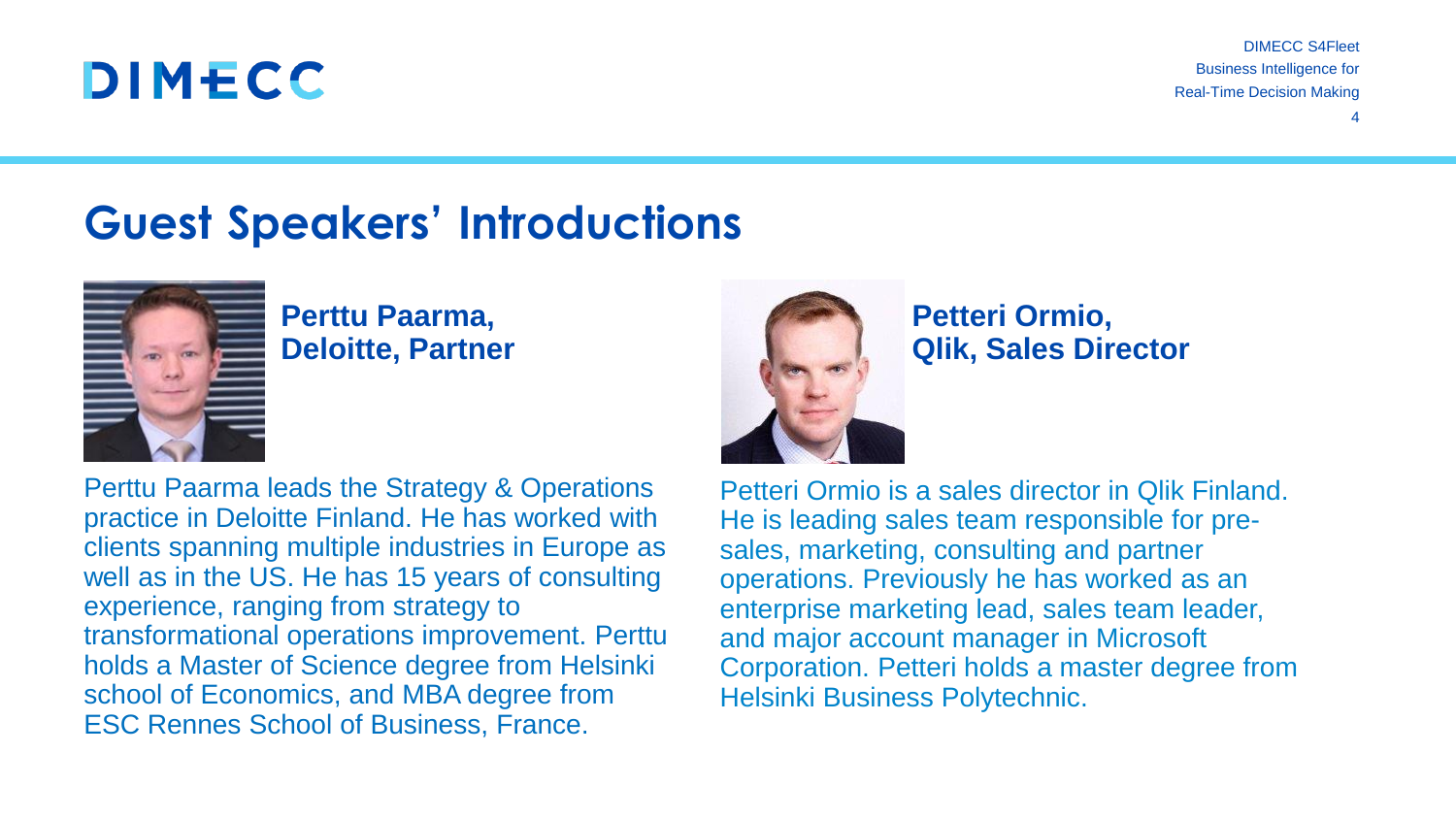## DIMECC

DIMECC S4Fleet Business Intelligence for Real-Time Decision Making 5

### **Guest Speakers' Introductions**



**Pia Kåll, Capman Buyout, Partner**

Pia Kåll is a partner of Capman Buyout. Previously Pia has been a member of the Executive Board of Outotec, most recently as Senior Vice President, Marketing and Operational Excellence. Pia started in 2006 with McKinsey & Company, where she focused on topics related to strategy, operational improvement and organizational development. Pia holds a Master of Science degree in Engineering Physics and Mathematics from Helsinki University of Technology.



#### **Christer Schönberg, Valmet, Vice President, Strategy and M&A**

Christer Schönberg is a vice president of Valmet responsible for strategy and mergers & acquisitions. He has extensive work experience in business development and strategy implementation gained through different managerial positions e.g. at Valmet, Metso and Ahlstrom. Christer holds a Master of Science in Engineering from Helsinki University of Technology and MBA from INSEAD.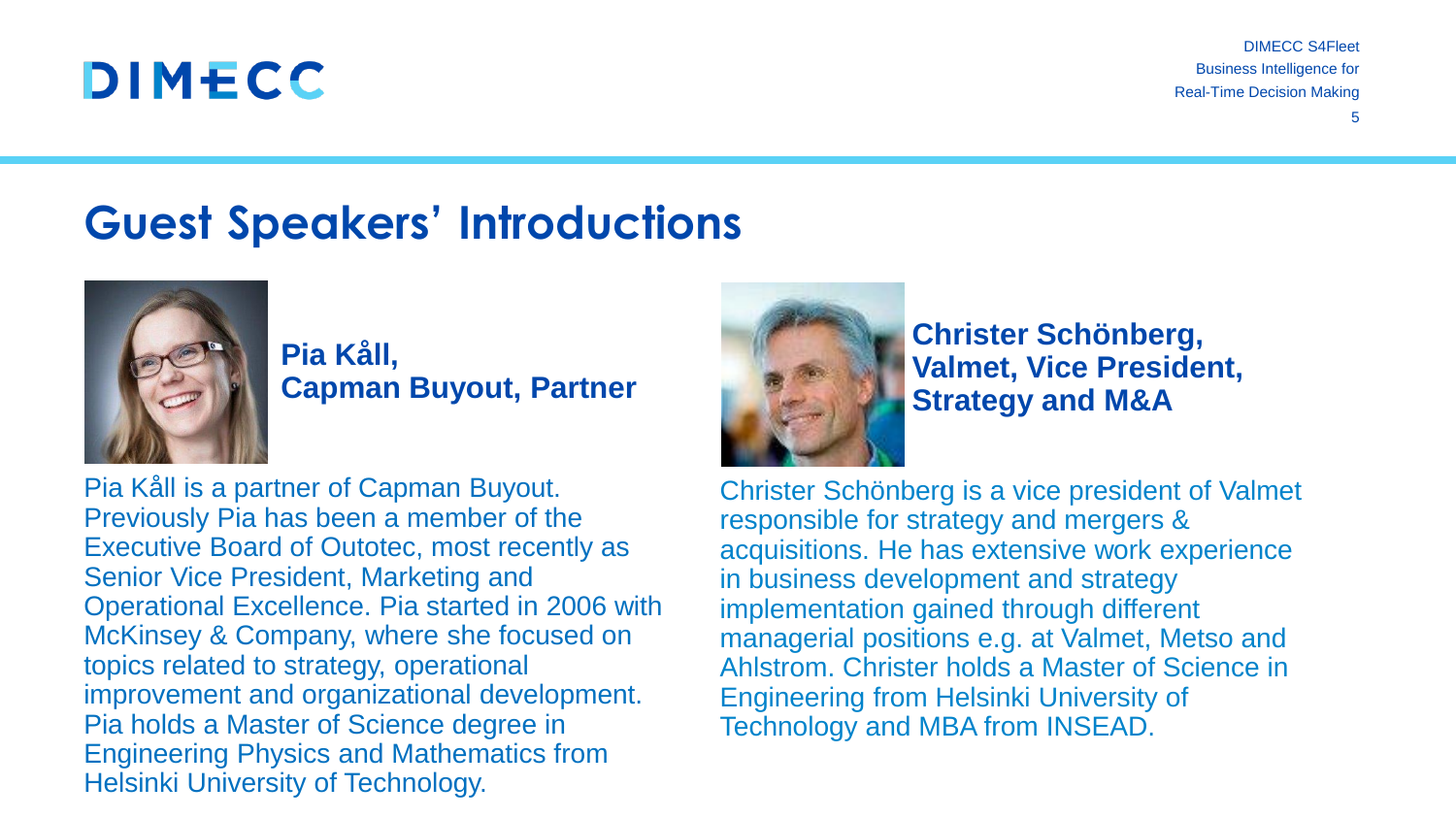

DIMECC S4Fleet Business Intelligence for Real-Time Decision Making

# **Seminar venue**

Venue: Technopolis Helsinki-Vantaa, Teknobulevardi 3-5, 01530 Vantaa

Parking code: **8109**